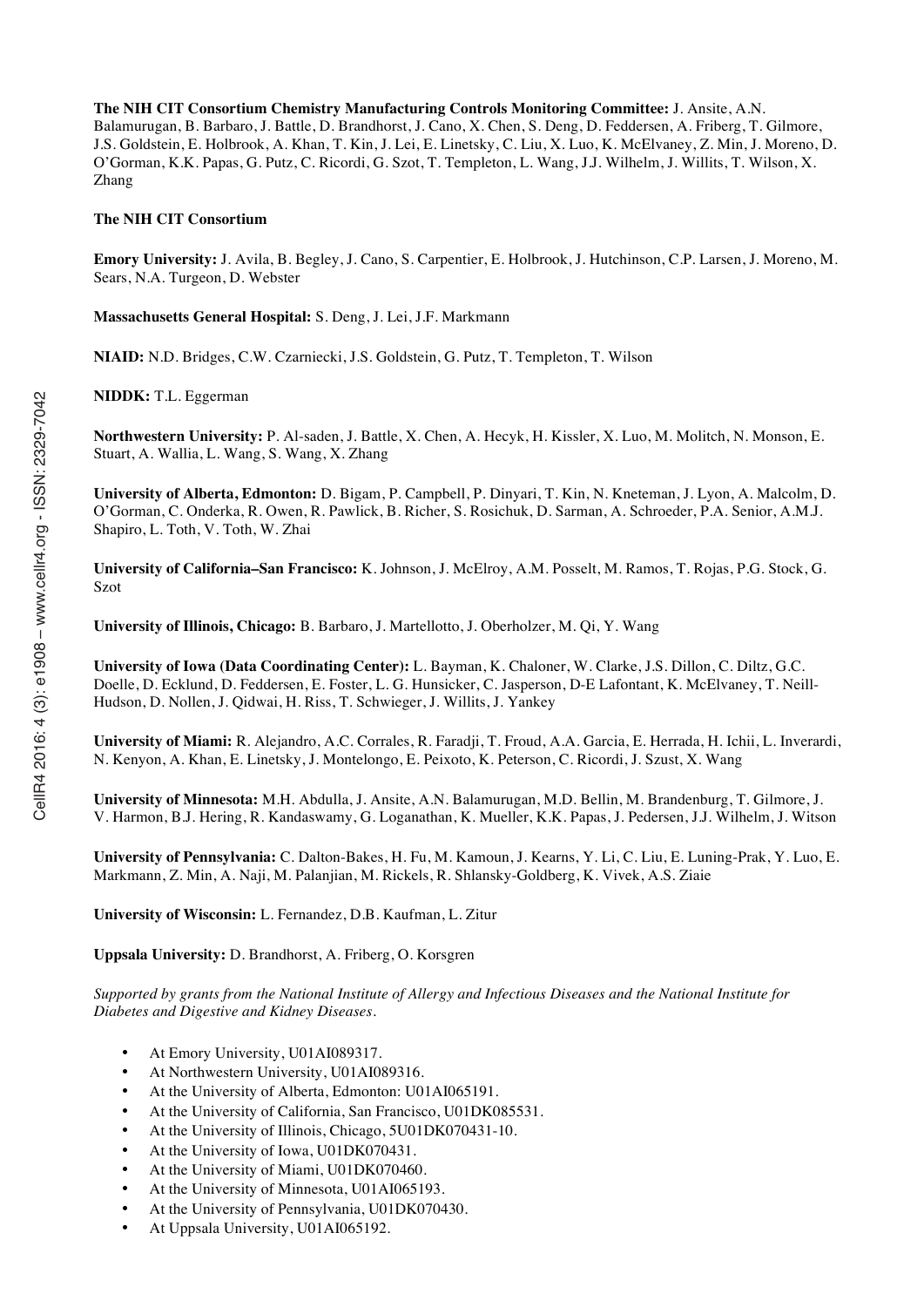*In addition, the study was supported by the following GCRC and CTSA awards:*

- At Emory University: UL1TR000454.
- At Northwestern University: 5UL1RR025741 and 8UL1TR000150.
- At the University of California, San Francisco, UL1TR000004.
- At the University of Illinois, Chicago, UL1TR000050.
- At the University of Miami: 1UL1TR000460.
- At the University of Minnesota: 5M01-RR000400 and UL1TR000114.
- At the University of Pennsylvania: UL1TR000003.

Address correspondence to: Camillo Ricordi MD, Chairman, CIT Steering Committee, ricordi@miami.edu

# **To cite this article**

*Raw Material Specification, Hepes Buffer, 1 M Solution, Sterile – Standard Operating Procedure of the NIH Clinical Islet Transplantation Consortium*

CellR4 2016; 4 (3): e1908